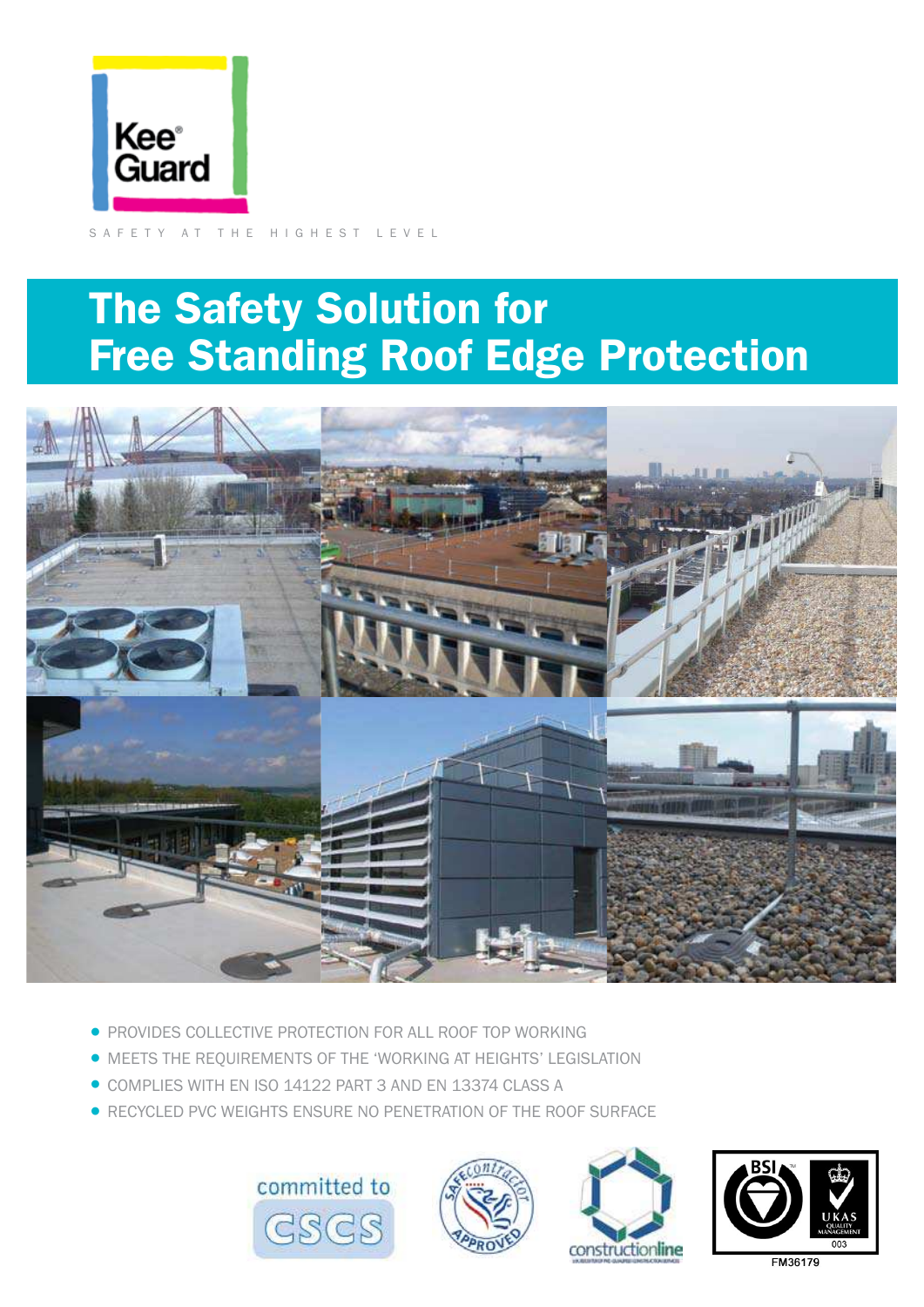### Why You Need Fall Protection?

In the UK, according to the Health and Safety Executive (HSE), falls from height are the biggest cause of death and the second biggest cause of serious injuries in the workplace. Every day contractors require regular access to rooftops to carry out essential building, repair and maintenance work.

Under the amended Work at Height Regulations 2007, it is the moral duty and legal responsibility of those in control of rooftop work to do all that is reasonably practical to prevent anyone falling. Companies whose business involves working at height have to ensure they provide suitable safety equipment and have appropriate procedures in place before allowing their staff to work in potentially dangerous situations.

By using correctly installed and tested fall protection systems you can ensure the safety of anyone who has to access a roof.



As a leading supplier of both Collective and Personal Protection products Kee Safety has a portfolio which can eliminate many of the unnecessary risks that are still taken every day by people working at heights.



### KeeGuard® Free Standing Roof Edge Protection



**KEEGUARD** is a modular free standing roof edge protection system that has been fully tested and approved which does not penetrate the roof membrane. By using a correctly installed and tested **KEEGUARD** system you can ensure the safety of anyone who has access onto a flat roof.

Easy to handle, recycled PVC weights provide stability and galvanised KEE KLAMP fittings and tube complete the system. **KEEGUARD** is supplied in prefabricated kit form with a minimum number of assemblies which allows for ease of installation. It is a safe, versatile system which delivers reliable collective protection.



Free standing non-penetrative roof edge protection, galvanised steel.



Free standing non-penetrative roof edge protection, lightweight aluminium.



Free standing non-penetrative roof edge protection, foldable to protect buildings aesthetics and easily re-erected when required. Available in galvanised steel or with aluminium top and mid rails.



**Topfix** 

Collective protection solution for metal profile and standing seam roofs, utilises a standard base plate with multiple fixing centres. Available in both galvanised steel and aluminium options.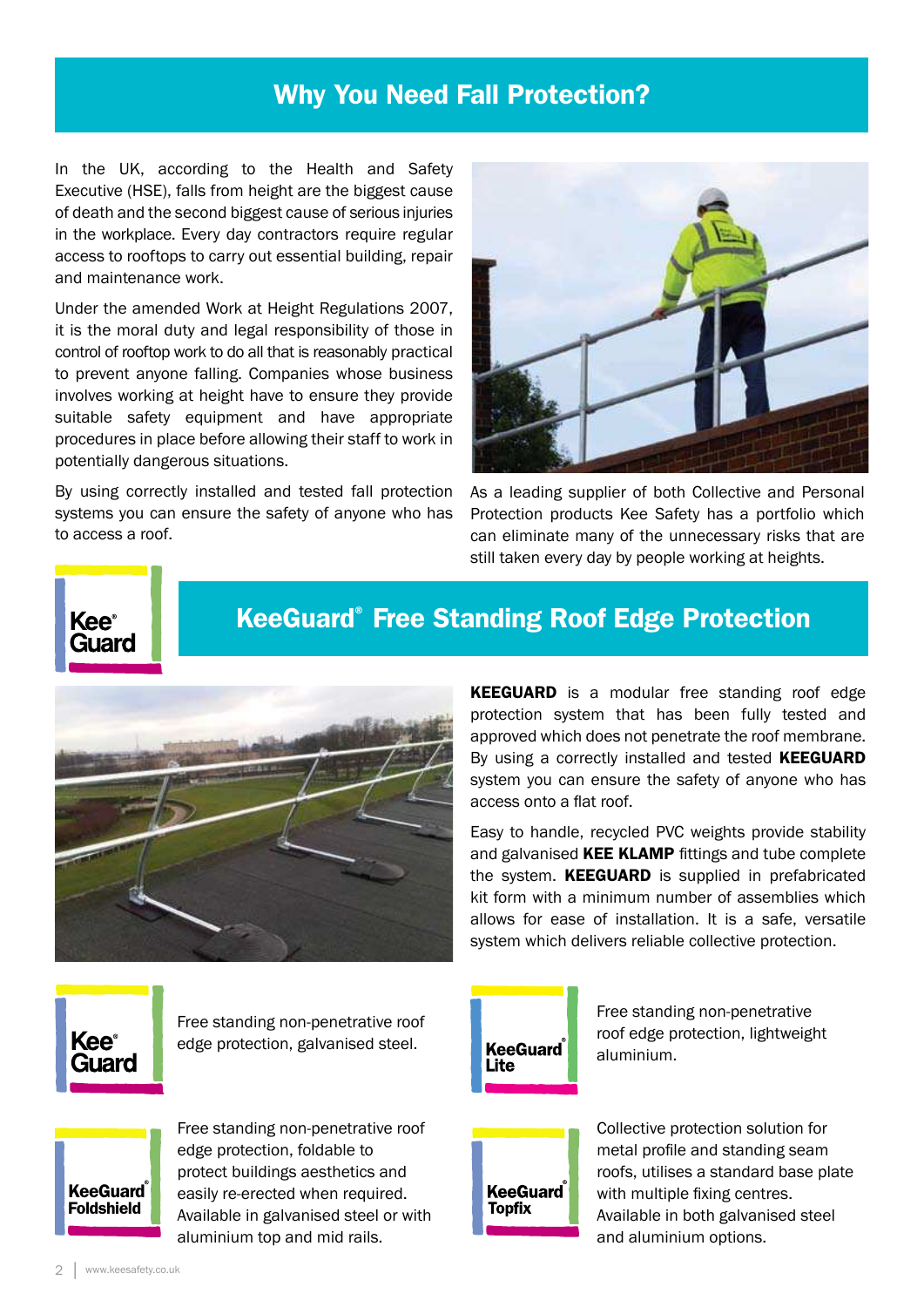### The KeeGuard® System





#### **Durability and Simplicity Construction Construction Safety and Versatility**

- Corrosion resistant all iron fittings are galvanised to EN ISO 1461
- Fittings use case hardened steel setscrews with **KEE KOAT protection**
- Minimum components for ease of installation
- Modular design allows reconfiguration on site if needed
- Sections can be added to or taken down, for reconstruction elsewhere
- Unique open style fitting allows quick installation of horizontal rails
- Three types of upright available (see page 5)
- No penetration of the roof membrane
- No welding, threading or bolting required on site
- Can be colour coated to any RAL colour
- Installation can be customised to cope with ladder access and any other ixed rooftop obstructions.

#### Setting the Standards

When correctly designed and installed, KEEGUARD will meet or exceed the following safety requirements:

- EN ISO 14122 Part 3
- EN 13374 Class A
- HSG-33 Health & Safety in Roof Work
- HSE INDG 284 *"Working on roofs"*
- BS 6399: Part 2 1995 Wind Code.

- System works on a proven counterbalance system
- Suitable for use on concrete, asphalt, PVC membrane and felt roof surfaces
- Compatible with almost all configurations of flat roofs up to 10 degrees slope
- Integral toeboard fixings
- Assemblies are fitted with anti-slip pads
- Design load: 300 N/m applied horizontally along the top rail
- Coloured cover strip available for counterbalance tube to reduce trip hazard.

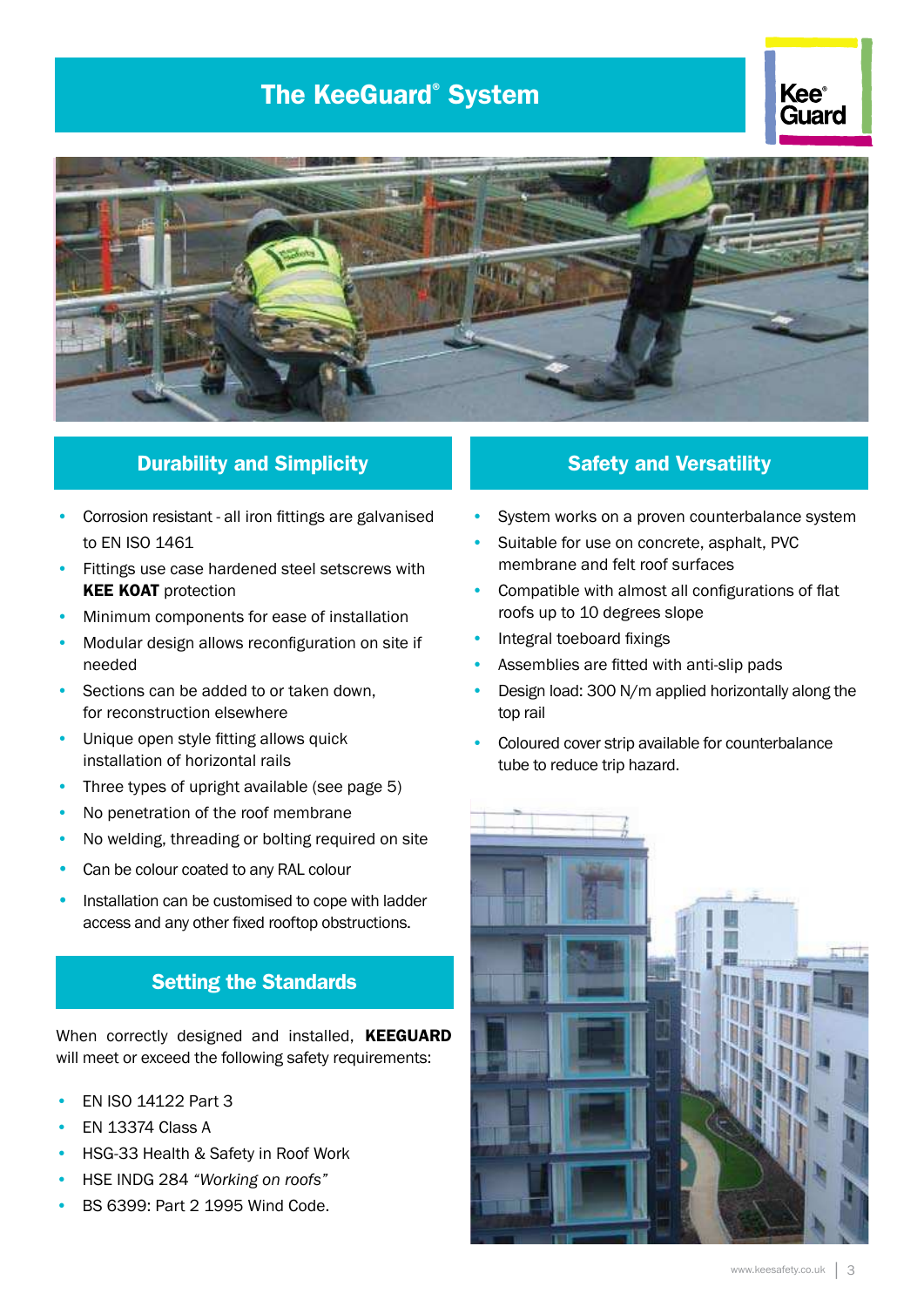

6600

#### A Typical KeeGuard® Configuration when Secondary Restraint is Available

KEEGUARD free standing roof edge protection system meets the requirements of EN 14122 pt. 3 by use of suficient counter-weight restricting the movement of the guard rail in the event it being called into use. Where a parapet (minimum height 150mm) is in place which can help to absorb some of the force applied against the rail the following configuration can be used.

2200

The bay lengths are 2.2 metres and the free ends require two weights per free end.

If the end bay length is reduced to 1.5m, only one weight is needed per free end.

#### A Typical Unrestrained KeeGuard® Configuration

This is a typical free standing layout, utilising maximum 2.0 metre bays and the required base weight configuration.

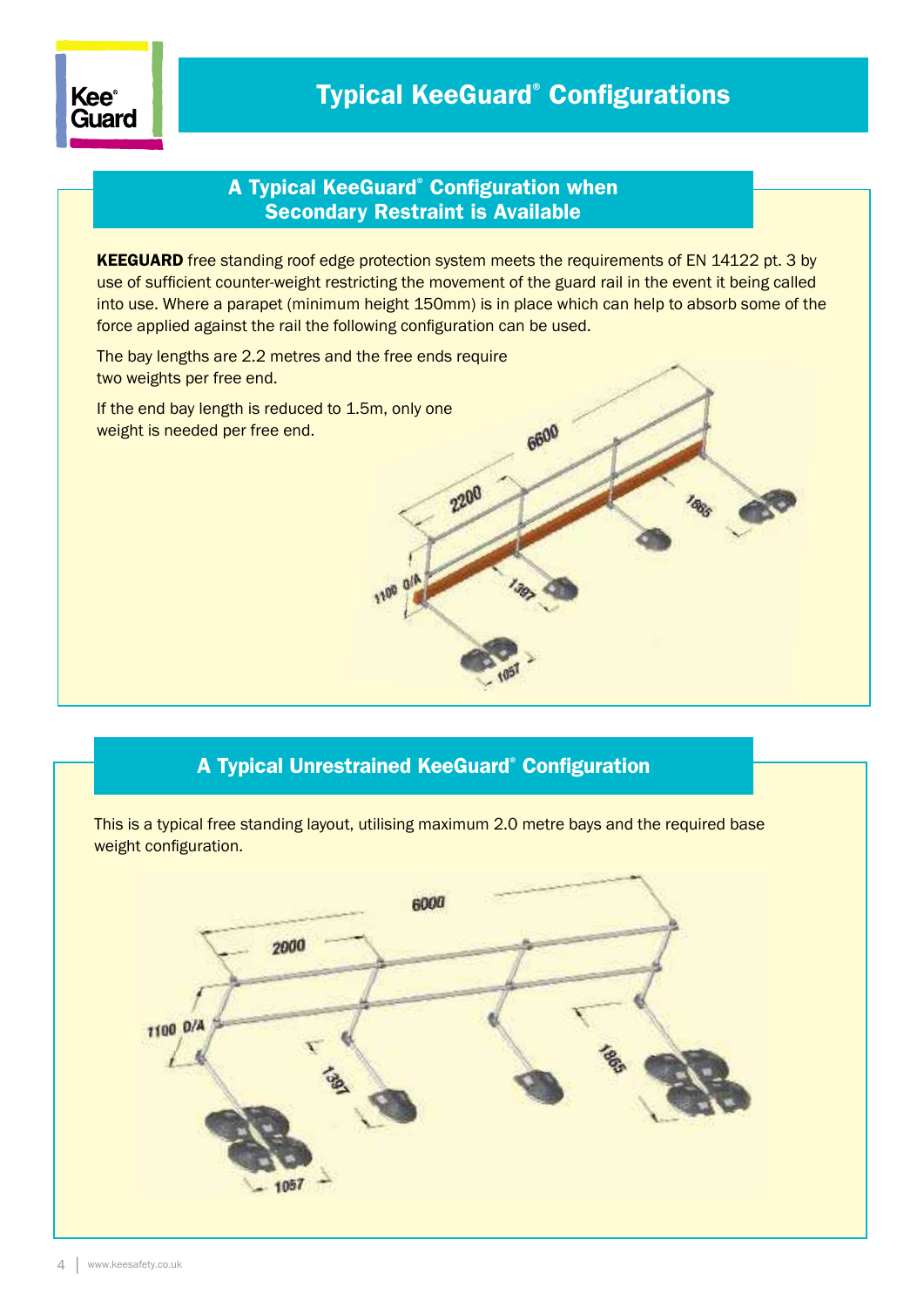#### Essential Kee Klamp® Fittings Used to Complete a KeeGuard® System

### **Kee**<sup>®</sup> Guard



#### Recycled, Easy to Handle PVC Base Weights

The recycled PVC weights used with **KEEGUARD** bring a number of advantages to the system, and particularly make installation quicker and easier, saving both time and money.

- 13.5 kg per weight
- Size: 460 x 500 x 85mm
- Carrying handles moulded into the design
- Available in black as standard. Other colours available by request at extra cost
- Moulded surface to improve grip
- Optional covers for counterweight tube available to minimize trip hazards
- Environmentally friendly
- Made from 100% recycled material in the EU

N. B. To protect asphalt roofs from damage it is recommended that Elastomer tiles, available from Kee Safety, are placed under all uprights and counterweights.





#### KeeGuard® Upright Options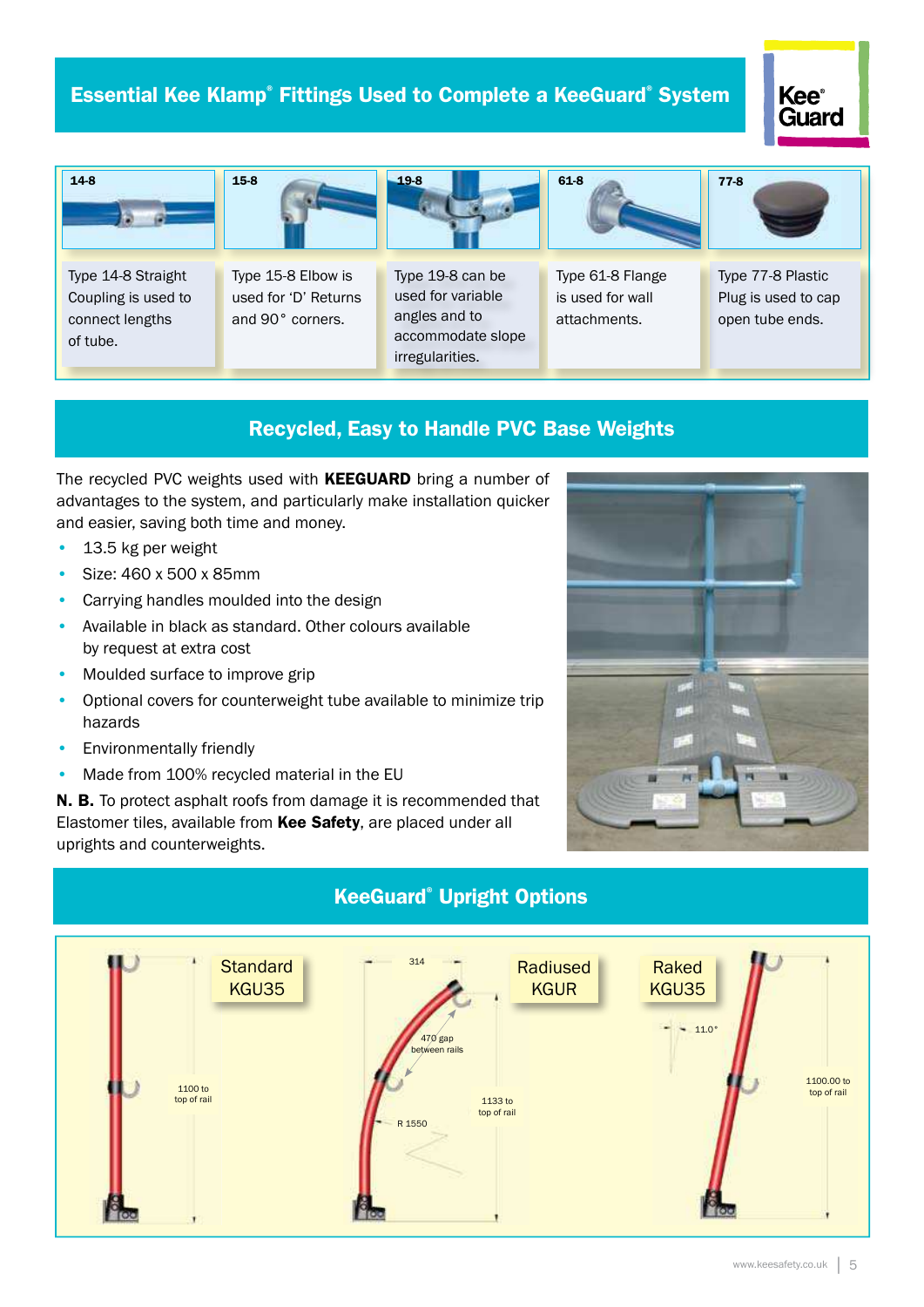



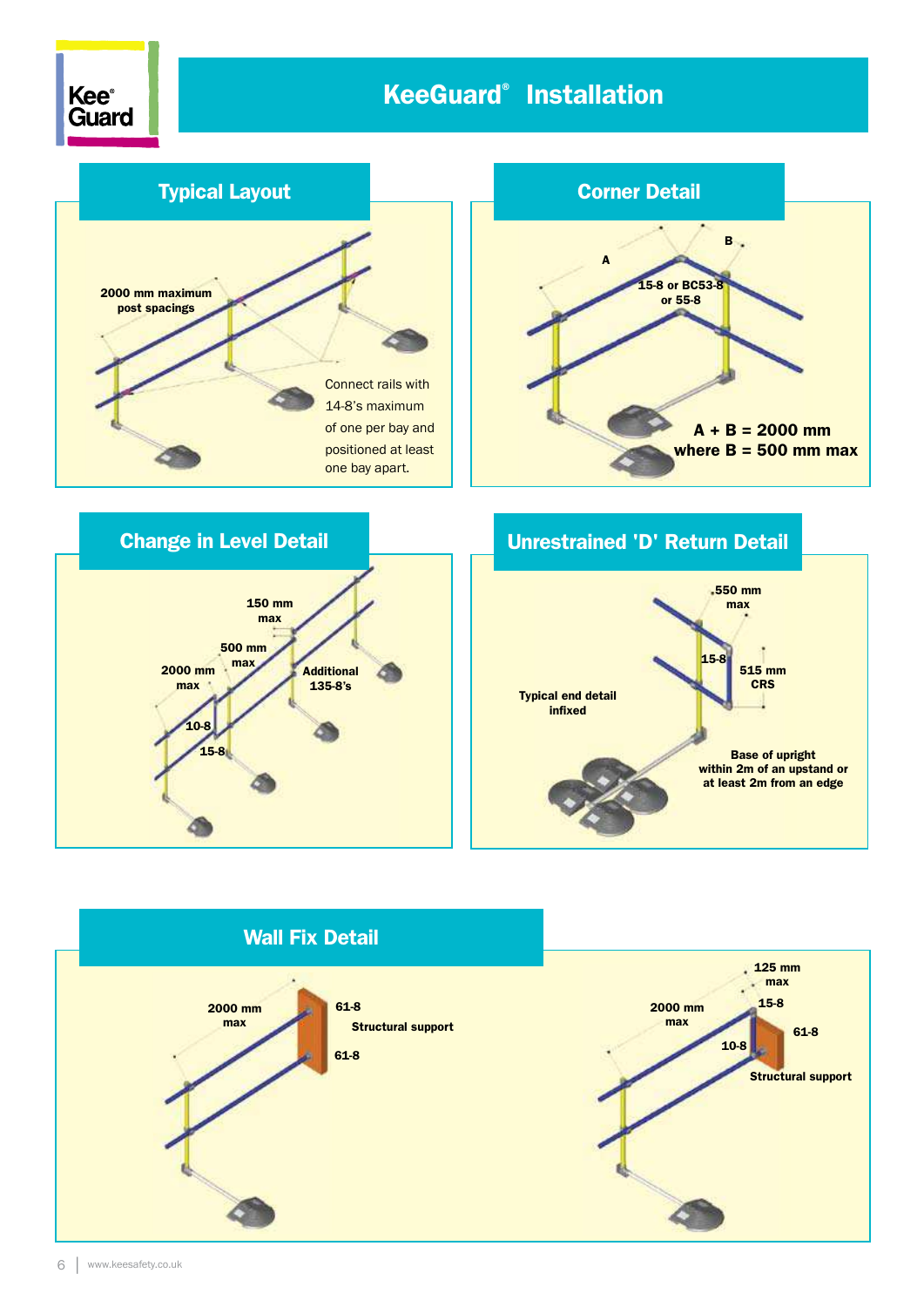### KeeGuard® Counterbalance Configurations



The diagram to the right details a CB1P main counterbalance coniguration. When used in restrained situations, these should be placed a maximum distance of 2.2 metres apart in a straight run. Whenever a 90° corner is required, a KEE KLAMP fitting 15-8 should be used on each rail. It is essential that an upright is no further than 500mm from the corner and the total length between uprights around the corner is no greater than 2 metres. In a straight run, lengths of handrail are connected together using a KEE KLAMP fitting 14-8.



The diagram on the right shows an end of run assembly in the CB4P configuration, for use in unrestrained applications. This should be used for end uprights when there is no tie in to the building and at the end of a run that exceeds 6 metres in length. For runs of less than 6 metres, please contact our technical team for advice.



The diagram to the left shows a CB2P counterbalance configuration, for use on free ends when the system has secondary restraint available. Reducing the bay size further can reduce the weight requirement to 1.





### Collective Protection Accessories



Unique design does not require any drilling, a slot on the back of the toeboard accepts a bolt head which prevents the bolt from spinning during assembly. Upright fixings and splice kits for corners and straight sections are also available.

Toeboard can be installed directly to the KGU upright assembly or by using a TB3 saddle bracket direct to the upright.

Required when there is no upstand beneath or in front of a guard rail to protect users or equipment below from falling objects.



To allow compliance with the EN14122-3 requirement for a self closing gate Kee Safety offers a Standard Lockable Gate kit.

It incorporates uprights and an adjustable spring mechanism to control the speed of the gate closure, available in left or right hand options.

RH product code: TCG-1, LH product code: TCG2.

In addition the following KEE KLAMP fittings 4 x 135-8 and 2 x 130-875 are required for each gate ordered plus the appropriate free end counterweight assemblies.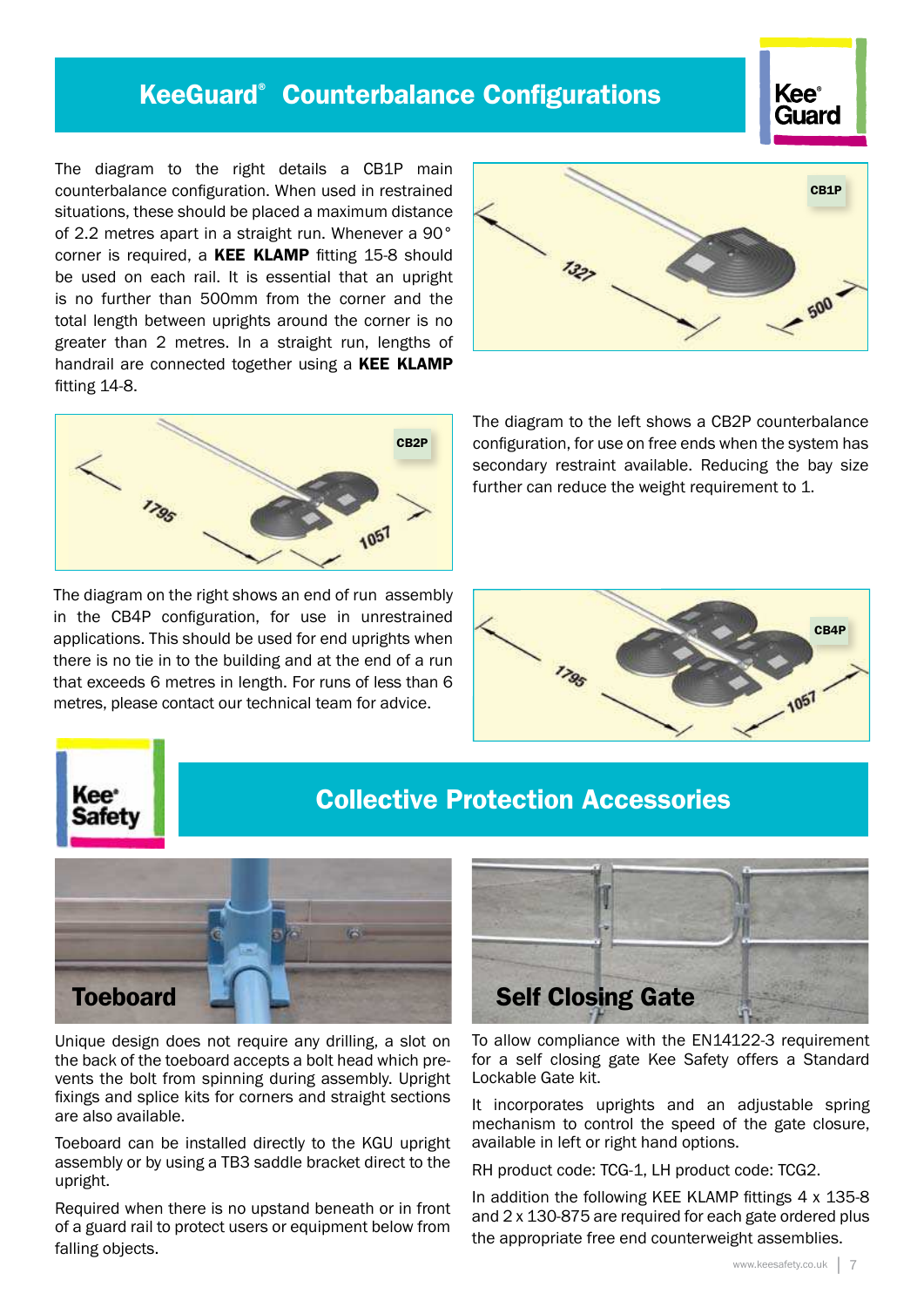## **Kee**<sup>®</sup> KeeGuard® Free End Counterbalance Details Guard Scenario 1. Fully Restrained - Butted up against parapet

Max bay size = 2.2m

CB2P

150mm (min)

٦





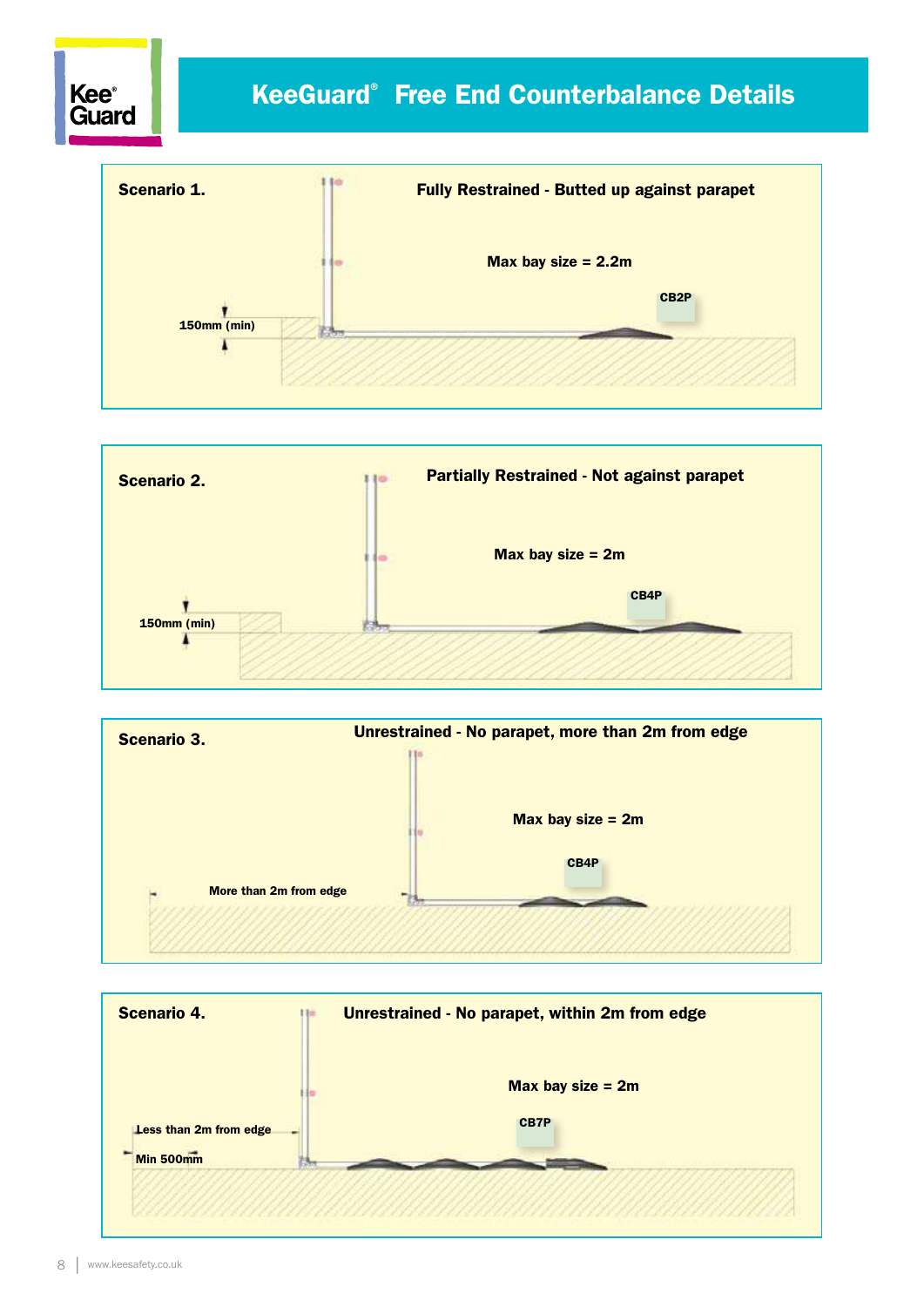### Aluminium Free Standing Roof Edge Protection

#### KeeGuard **Lite**

KEEGUARD Lite is the Aluminium safety solution for free standing roof edge protection, a lightweight alternative to the standard **KEEGUARD** system.

KEEGUARD Lite is supplied in prefabricated kit form, with the uprights, rails and fittings manufactured in Aluminium, grub screws supplied in Stainless Steel and recycled PVC base weights. The lightweight system can be installed with minimal effort, thus saving time and money during on-site installation.

#### KeeGuard® Lite for Use when Secondary Restraint is Available

**KEEGUARD** Lite can be used where secondary restraint, such as a parapet wall (minimum height 150mm) is available.





#### Features

- Aluminium rails and uprights
- Modular system supplied in prefabricated kit form
- Recycled, easy to handle PVC base weights
- Complies with EN 14122 pt.3
- Uses Size 7 (horizontal) and 8 (vertical) tube with bay size a maximum 1.5 metres
- Independently tested at APAVE
- Available for standard, radiused and raked uprights.

#### **Benefits**

- Safe, reliable and versatile collective fall protection solution
- Savings in installation time and cost
- Does not penetrate the roof fabric
- Lightweight and corrosion resistant
- Aesthetically attractive
- Minimal long term maintenance keeps on going costs down
- Can be colour coated if required.

#### Essential Kee Lite® Fittings Used to Complete a KeeGuard® Lite System



Type L14-7 Straight Coupling is used to connect lengths of tube.



Type L15-7 Elbow is used for 'D' Returns and 90° corners.



Type L19-7 can be used for variable angles and to accommodate slope irregularities.



Type L61-7 Flange is used for wall attachments.



Type 77-8 Plastic Plug is used to cap open tube ends.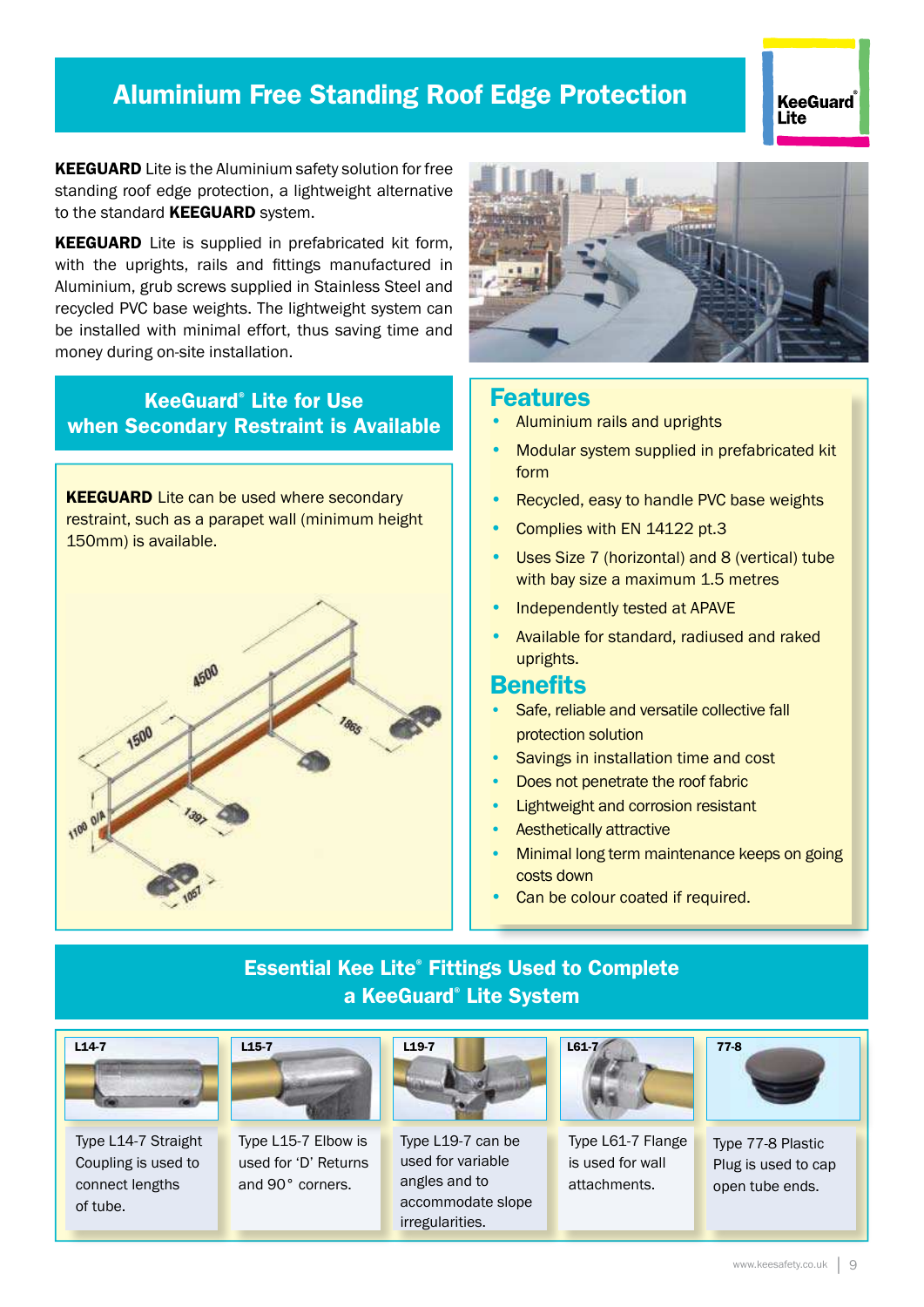#### **KeeGuard** Foldshield

### Free Standing Folding Roof Edge Protection

When collective protection is the preferred method of providing a safe working environment but it is not desirable to have railings permanently visible on the roofline of a building, KEEGUARD Foldshield provides an ideal solution.

Designed for use on slopes up to 10 degrees, this folding system is suitable for use on asphalt, concrete, mineral felt or PVC sheet covered roofs and complies with the requirements of EN 13374.







Utilising a hinged version of the standard KEEGUARD base fitting, shown below, the guardrail can easily be lifted into place when work is in progress and then quickly folded back down when finished.



KEEGUARD Foldshield offers all the flexibility of standard KEEGUARD allowing continuous runs, fixed ends, corners, changes in direction etc, or can be installed in 6m sections with 'D' returns (as illustrated) to enable it to be folded quickly and simply.

A simple locking pin is all that needs to be removed from the fitting to allow it to pivot.

Two people can easily raise or fold down a standard section (max length 6.4m) of guardrail. To minimise the weight of a section **KEEGUARD** Foldshield is also available in a configuration to allow aluminium mid and top rails.

With a maximum bay size of 2 metres it can be used in both restrained and unrestrained applications.

In order to use the folding fitting in a restrained situation, an additional support prop (shown on the next page) is added to the uprights at six metre intervals to allow sufficient room for the fitting to pivot. A minimum roof up-stand of 250mm is required.

#### Features

- Folds down when not in use
- Main fitting can only pivot in one direction
- System can be raised and lowered in sections
- Complies to EN 13374.

#### **Benefits**

- Does not spoil building aesthetics
- No possibility of the guardrail folding the wrong way
- Saves time and increases flexibility.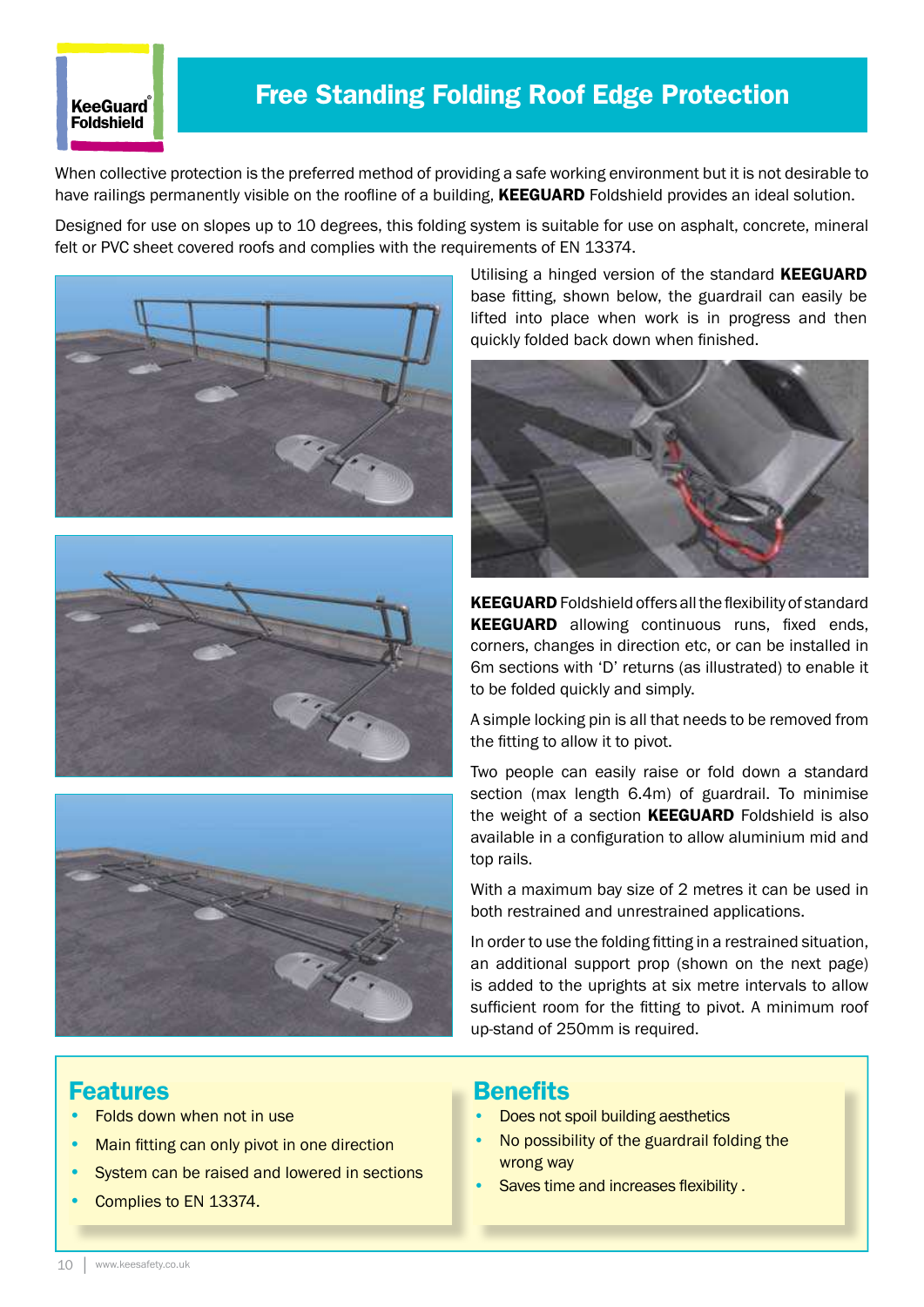

#### Roof Edge Protection for Standing Seam and Metal Profile Roofs



**KEEGUARD** Topfix provides a simple solution when collective protection is the preferred safety option for metal profile and standing seam roofs up to 45 degree pitch.

The specially designed powder coated base plate, which incorporates multiple fixing centres, allows installation to a wide range of popular roofs. Being an 'off the shelf' product, specification is simpler and it also removes the need to fabricate a different solution for each site, minimising site visits and down time.

Base plates for standing seam roofs are fixed using non-penetrative 2-part clamps and metal profile roofs are fixed with minimal penetrations using rivets and butyl sealing strip to maintain the roof's integrity.



Fixing centres for standing seam roofs: 305, 400 and 500mm.

Fixing centres for trapezoidal profile roof panels: 310, 333, 400 and 500mm.



Being part of the KEEGUARD range KEEGUARD Topix allows for fast installation using preassembled uprights and open cup ittings and easily accommodates ridges, valleys, corners, changes in level and self closing gates etc. using standard KEE **KLAMP** fittings.

The standard upright base fitting allows for 0-11 degree vertical adjustment and four fixing holes in the base plate allow it to be used in the most beneficial plane to suit the roof profile.

Available in both galvanised steel and aluminium finish.

Complies with the test requirements of BS EN 14122 part 3 and BS EN 13374 Class A, bay sizes for galvanised EN 14122 are 2.5m (1.75m end bays).